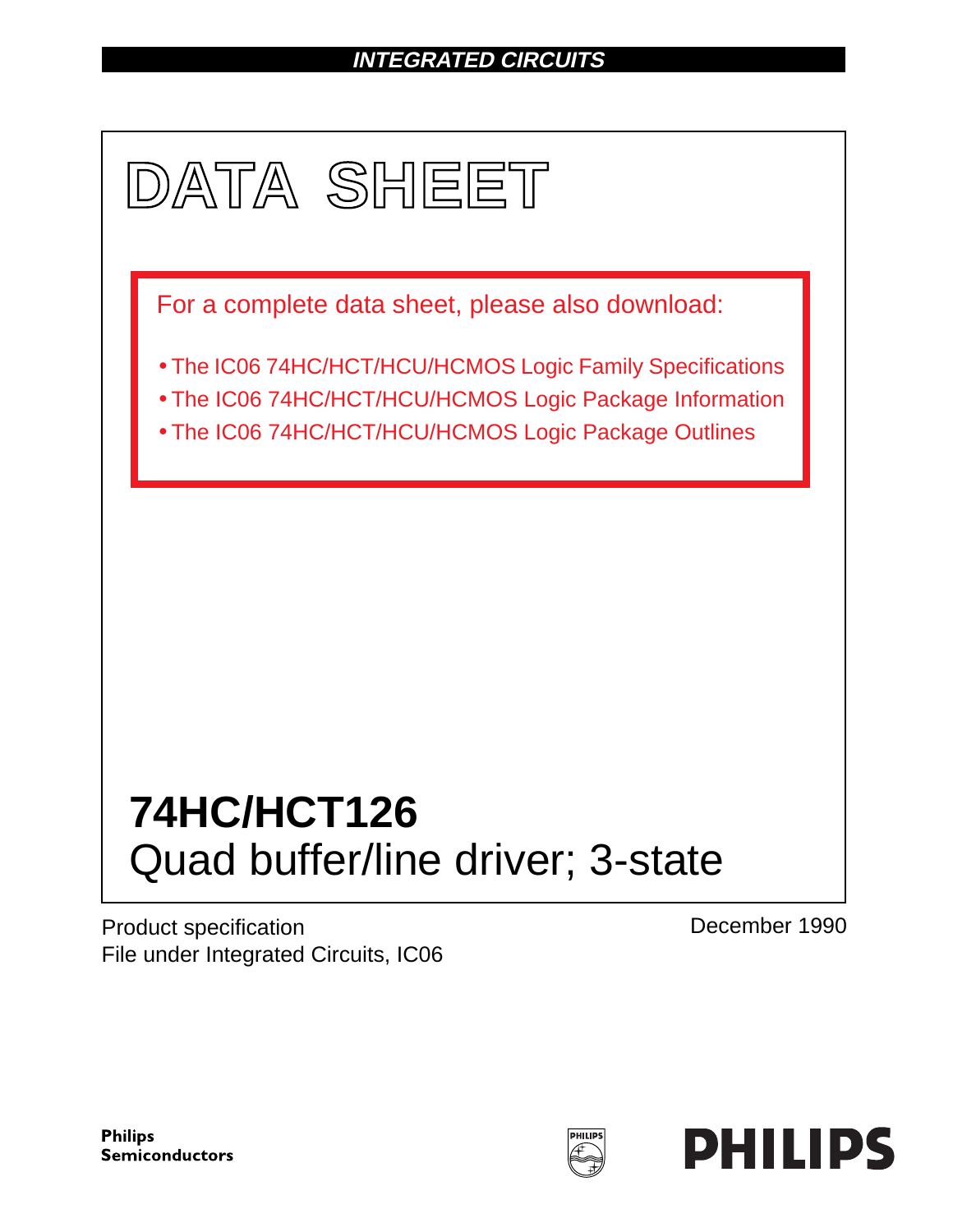#### **FEATURES**

- Output capability: bus driver
- $\bullet$  I<sub>CC</sub> category: MSI

#### **GENERAL DESCRIPTION**

The 74HC/HCT126 are high-speed Si-gate CMOS devices and are pin compatible with low power Schottky TTL (LSTTL). They are specified in compliance with JEDEC standard no. 7A.

The HC/HCT126 are four non-inverting buffer/line drivers with 3-state outputs. The 3-state outputs (nY) are controlled by the output enable input (nOE). A LOW at nOE causes the outputs to assume a HIGH impedance OFF-state.

The "126" is identical to the "125" but has active HIGH enable inputs.

### **QUICK REFERENCE DATA**

GND = 0 V;  $T_{amb}$  = 25 °C;  $t_r = t_f = 6$  ns

| <b>SYMBOL</b>                      | <b>PARAMETER</b>                         | <b>CONDITIONS</b>             | <b>TYPICAL</b> | <b>UNIT</b> |    |  |
|------------------------------------|------------------------------------------|-------------------------------|----------------|-------------|----|--|
|                                    |                                          |                               | HC.            | <b>HCT</b>  |    |  |
| t <sub>PHL</sub> /t <sub>PLH</sub> | propagation delay nA to nY               | $C_L = 15$ pF; $V_{CC} = 5$ V |                |             | ns |  |
| Cı                                 | input capacitance                        |                               | 3.5            | 3.5         | рF |  |
| $\mathtt{C_{PD}}$                  | power dissipation capacitance per buffer | notes 1 and 2                 | 23             | 24          | рF |  |

#### **Notes**

1. C<sub>PD</sub> is used to determine the dynamic power dissipation (P<sub>D</sub> in  $\mu$ W):

 $P_D = C_{PD} \times V_{CC}^2 \times f_i + \sum (C_L \times V_{CC}^2 \times f_o)$  where:

 $f_i$  = input frequency in MHz

 $f<sub>o</sub>$  = output frequency in MHz

 $C_1$  = output load capacitance in pF

 $V_{CC}$  = supply voltage in V

 $\Sigma$  (C<sub>L</sub> × V<sub>CC</sub><sup>2</sup> × f<sub>o</sub>) = sum of outputs

2. For HC the condition is  $V_1$  = GND to  $V_{CC}$ For HCT the condition is  $V_1$  = GND to  $V_{CC}$  – 1.5 V

#### **ORDERING INFORMATION**

See "74HC/HCT/HCU/HCMOS Logic Package Information".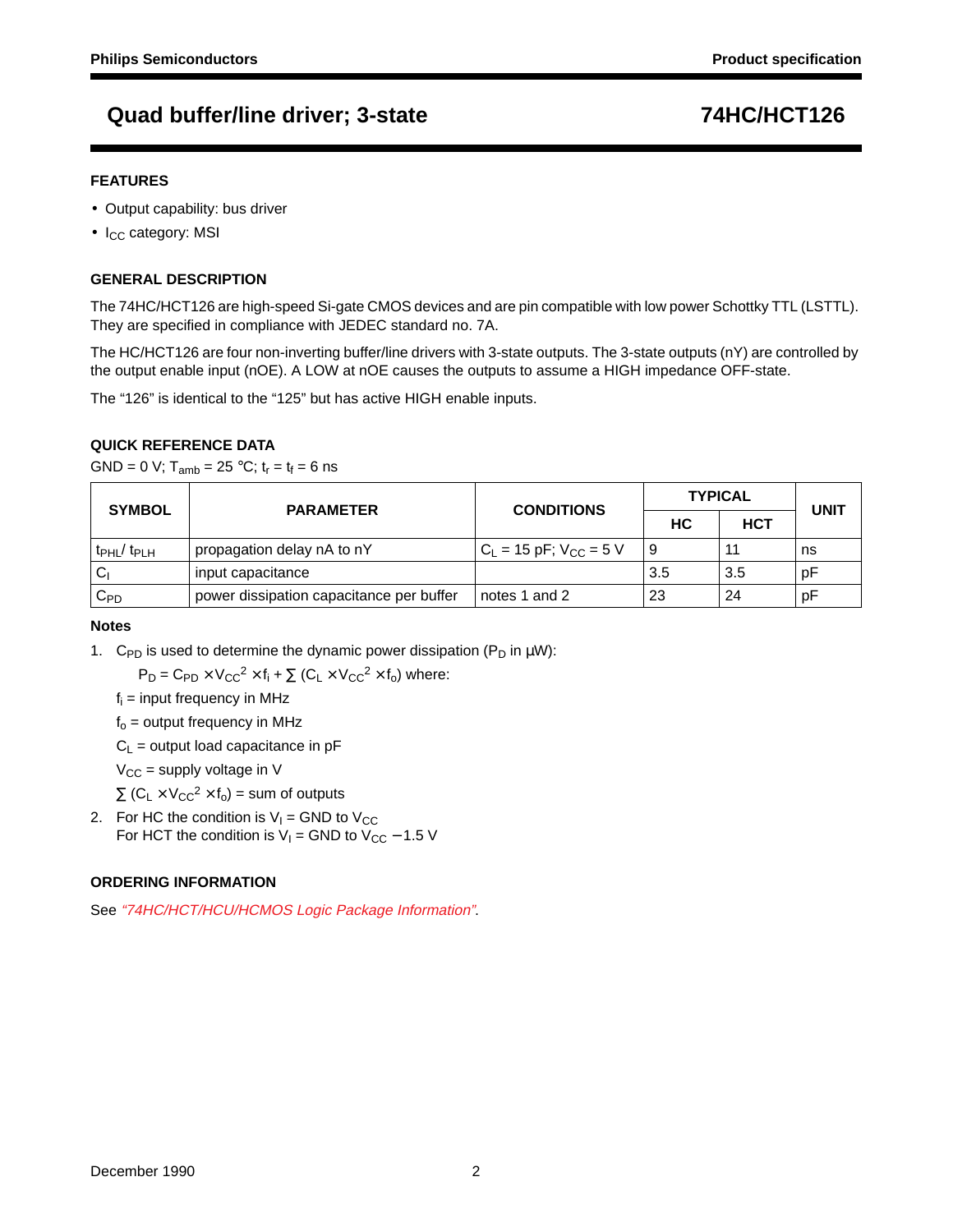### **PIN DESCRIPTION**

| PIN NO.      | <b>SYMBOL</b> | <b>NAME AND FUNCTION</b>           |
|--------------|---------------|------------------------------------|
| 1, 4, 10, 13 | 10E to 40E    | output enable inputs (active HIGH) |
| 2, 5, 9, 12  | 1A to 4A      | data inputs                        |
| 3, 6, 8, 11  | 1Y to 4Y      | data outputs                       |
|              | <b>GND</b>    | ground $(0 V)$                     |
| 14           | $V_{\rm CC}$  | positive supply voltage            |

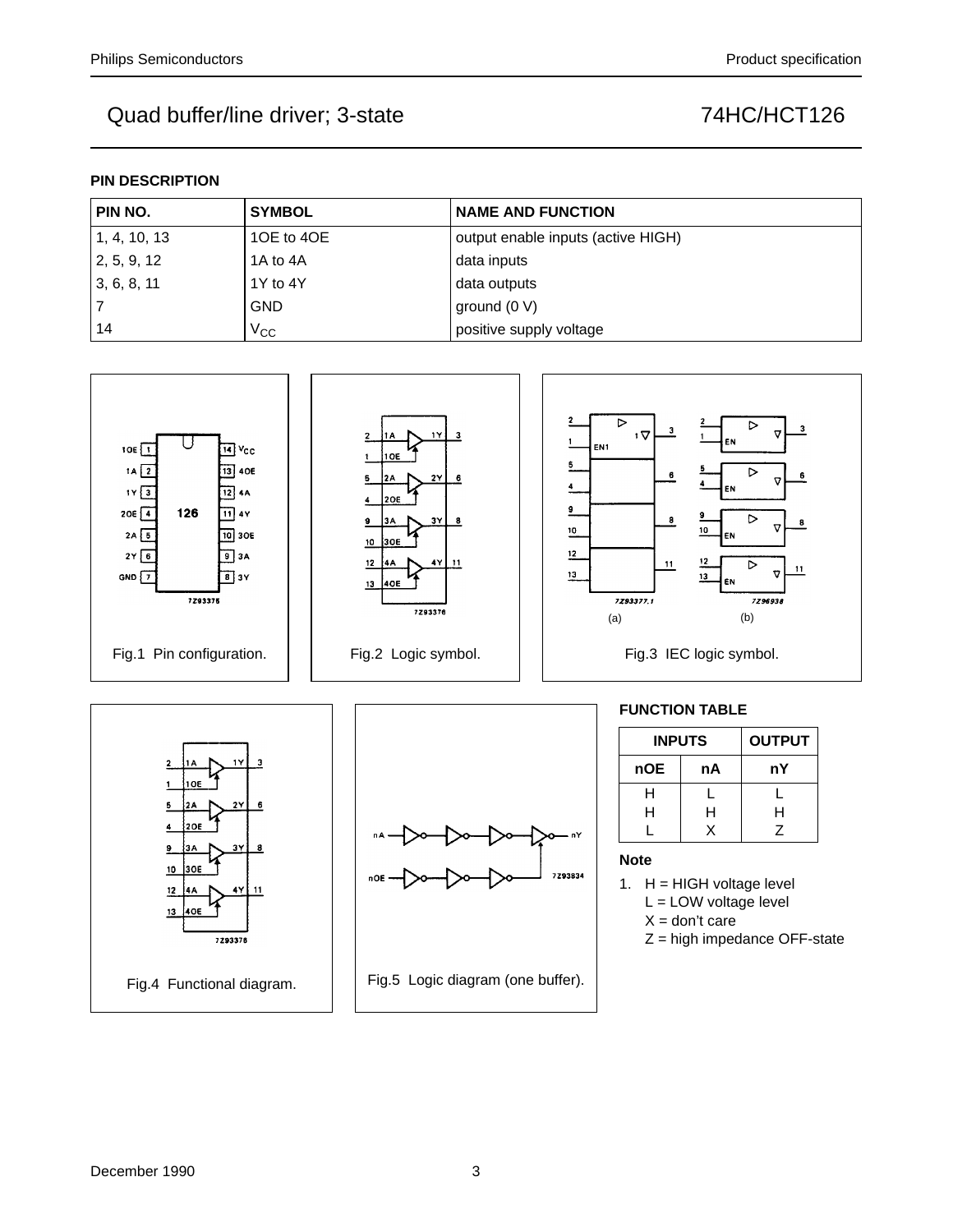### **DC CHARACTERISTICS FOR 74HC**

For the DC characteristics see "74HC/HCT/HCU/HCMOS Logic Family Specifications".

Output capability: bus driver I<sub>CC</sub> category: MSI

### **AC CHARACTERISTICS FOR 74HC**

GND = 0 V;  $t_r = t_f = 6$  ns;  $C_L = 50$  pF

|                                         | <b>PARAMETER</b>                            | $T_{amb}$ (°C) |                 |                 |                |      |                 |      |             | <b>TEST CONDITIONS</b> |                  |
|-----------------------------------------|---------------------------------------------|----------------|-----------------|-----------------|----------------|------|-----------------|------|-------------|------------------------|------------------|
| <b>SYMBOL</b>                           |                                             | <b>74HC</b>    |                 |                 |                |      |                 |      |             |                        |                  |
|                                         |                                             | $+25$          |                 |                 | $-40$ to $+85$ |      | $-40$ to $+125$ |      | <b>UNIT</b> | $V_{CC}$<br>(V)        | <b>WAVEFORMS</b> |
|                                         |                                             | min.           | typ.            | max.            | min.           | max. | min.            | max. |             |                        |                  |
| $t_{\rm PHL}$ / $t_{\rm PLH}$           | propagation delay                           |                | 30              | 100             |                | 125  |                 | 150  | ns          | 2.0                    | Fig.6            |
|                                         | nA to nY                                    |                | 11              | 20              |                | 25   |                 | 30   |             | 4.5                    |                  |
|                                         |                                             |                | 9               | 17              |                | 21   |                 | 26   |             | 6.0                    |                  |
| t <sub>PZH</sub> /t <sub>PZL</sub>      | 3-state output<br>enable time<br>nOE to nY  |                | 41              | 125             |                | 155  |                 | 190  | ns          | 2.0                    | Fig.7            |
|                                         |                                             |                | 15              | 25              |                | 31   |                 | 38   |             | 4.5                    |                  |
|                                         |                                             |                | 12 <sub>2</sub> | 21              |                | 26   |                 | 32   |             | 6.0                    |                  |
| $t_{PHZ}/t_{PLZ}$                       | 3-state output<br>disable time<br>nOE to nY |                | 41              | 125             |                | 155  |                 | 190  | ns          | 2.0                    | Fig.7            |
|                                         |                                             |                | 15              | 25              |                | 31   |                 | 38   |             | 4.5                    |                  |
|                                         |                                             |                | 12              | 21              |                | 26   |                 | 32   |             | 6.0                    |                  |
| $t$ <sub>THL</sub> / $t$ <sub>TLH</sub> | output transition<br>time                   |                | 14              | 60              |                | 75   |                 | 90   | ns          | 2.0                    | Fig.6            |
|                                         |                                             |                | 5               | 12 <sup>2</sup> |                | 15   |                 | 18   |             | 4.5                    |                  |
|                                         |                                             |                | 4               | 10              |                | 13   |                 | 15   |             | 6.0                    |                  |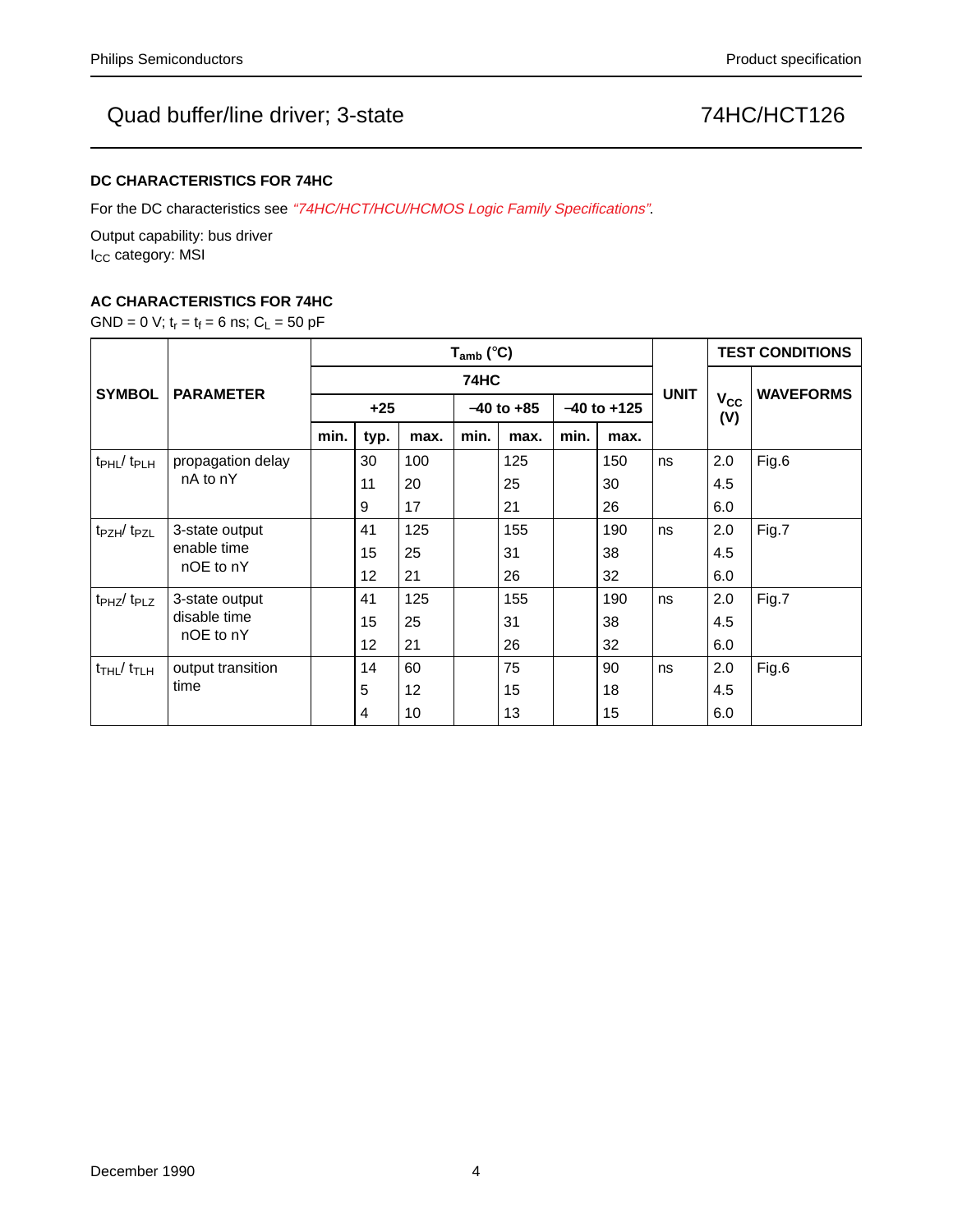#### **DC CHARACTERISTICS FOR 74HCT**

For the DC characteristics see "74HC/HCT/HCU/HCMOS Logic Family Specifications".

Output capability: bus driver I<sub>CC</sub> category: MSI

#### **Note to HCT types**

The value of additional quiescent supply current ( $\Delta I_{CC}$ ) for a unit load of 1 is given in the family specifications. To determine ∆I<sub>CC</sub> per unit, multiply this value by the unit load coefficient shown in the table below.

| <b>INPUT</b> | UNIT LOAD COEFFICIENT |
|--------------|-----------------------|
| ∣nA, nOE     | 1.00                  |

### **AC CHARACTERISTICS FOR 74HCT**

GND = 0 V;  $t_r = t_f = 6$  ns;  $C_L = 50$  pF

|                                        | <b>PARAMETER</b>                            | $T_{amb}$ (°C) |      |      |                |      |                 |      |             | <b>TEST CONDITIONS</b> |                  |
|----------------------------------------|---------------------------------------------|----------------|------|------|----------------|------|-----------------|------|-------------|------------------------|------------------|
| <b>SYMBOL</b>                          |                                             | 74HCT          |      |      |                |      |                 |      |             |                        |                  |
|                                        |                                             | $+25$          |      |      | $-40$ to $+85$ |      | $-40$ to $+125$ |      | <b>UNIT</b> | $V_{CC}$<br>(V)        | <b>WAVEFORMS</b> |
|                                        |                                             | min.           | typ. | max. | min.           | max. | min.            | max. |             |                        |                  |
| t <sub>PHL</sub> / t <sub>PLH</sub>    | propagation delay<br>nA to nY               |                | 14   | 24   |                | 30   |                 | 36   | ns          | 4.5                    | Fig.6            |
| $t_{PZH}/t_{PZL}$                      | 3-state output<br>enable time<br>nOE to nY  |                | 13   | 25   |                | 31   |                 | 38   | ns          | 4.5                    | Fig.7            |
| $tpHZ$ $tpLZ$                          | 3-state output<br>disable time<br>nOE to nY |                | 18   | 28   |                | 35   |                 | 42   | ns          | 4.5                    | Fig.7            |
| $t$ <sub>THL</sub> $/t$ <sub>TLH</sub> | output transition<br>time                   |                | 5    | 12   |                | 15   |                 | 18   | ns          | 4.5                    | Fig.6            |